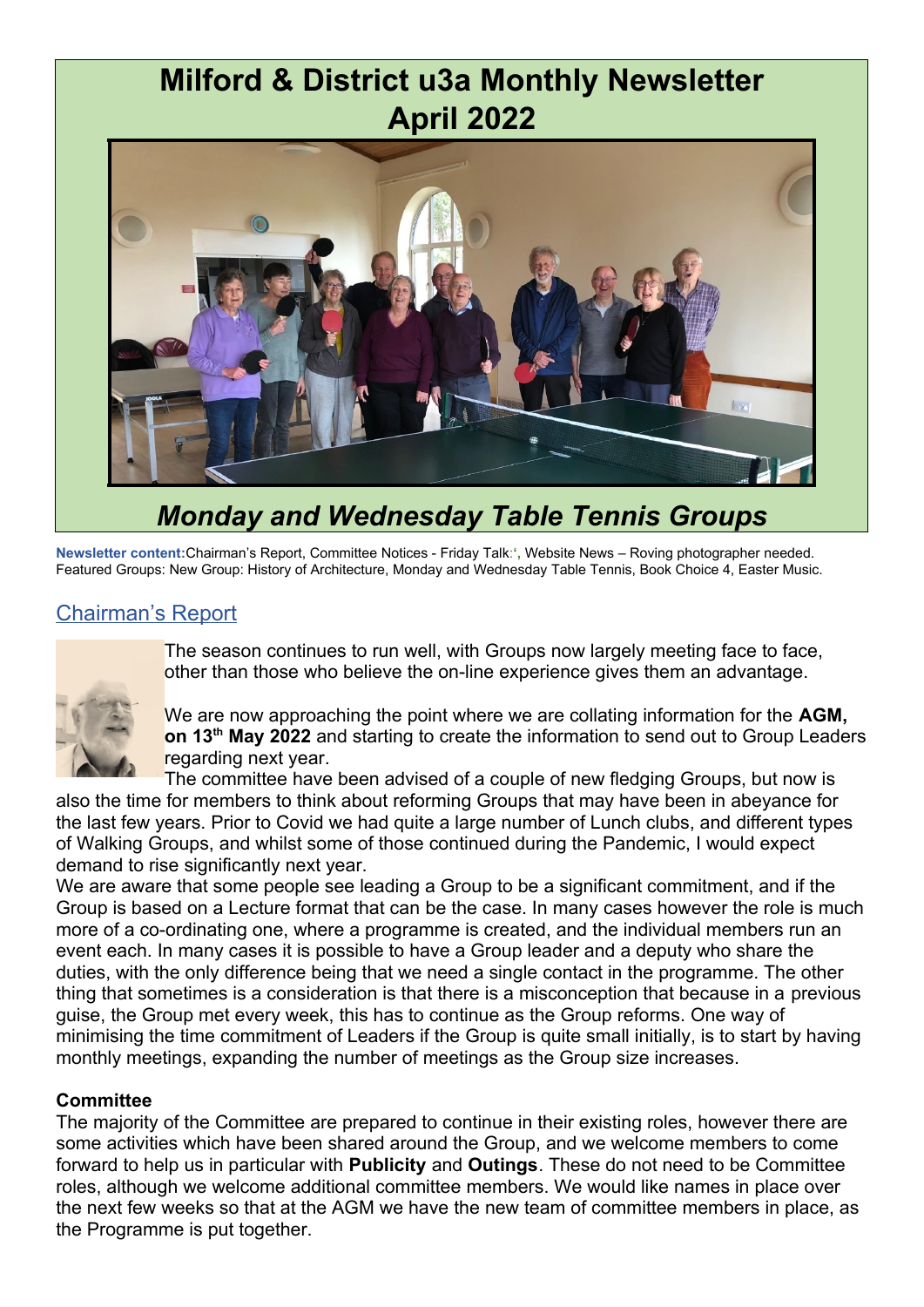# **Monthly Friday Afternoon Talk 8<sup>th</sup> April 2.00pm. at Milford Village Hall**

## **The Lumberjills – Britain's Forgotten Army**

# **Speaker: JOANNA FOAT**

On the eve of the Second World War and with only seven month's supply of stockpiled timber, Britain was in trouble. Timber was critical to the war effort and the country was lacking in both lumberjacks and timber…enter… The Lumberjills.



### Social Media---Committee Appeal for Help

Are you familiar with the social media platforms? There are many. Your experience would be very helpful to our Tech Team. It's knowledge, not qualifications that we're looking for. If you could help to advise with your knowledge of any of them, Please contact our chairman, John Oakey for more information, by email at: **chair@milford-u3a.org.uk**

#### Website Appeal for Photographs and a Roving Photographer

The Website needs fresh, new photographs, most of ours date back to 2007!

What we need is an aspiring photographer, to visit some of our groups to take some new photos for the Website. This would be an invaluable contribution to the site and would add an appropriate fresh, new look for this new u3a year. If you have any new photos of your Group Activities, or if you would like to do a turn as our **Roving Photographer**, please let our webmaster know asap. [webmaster@mlford-u3a.org.uk](../../../../C:/Users/User/Documents/Milford%20u3a%20Newsletter/webmaster@mlford-u3a.org.uk)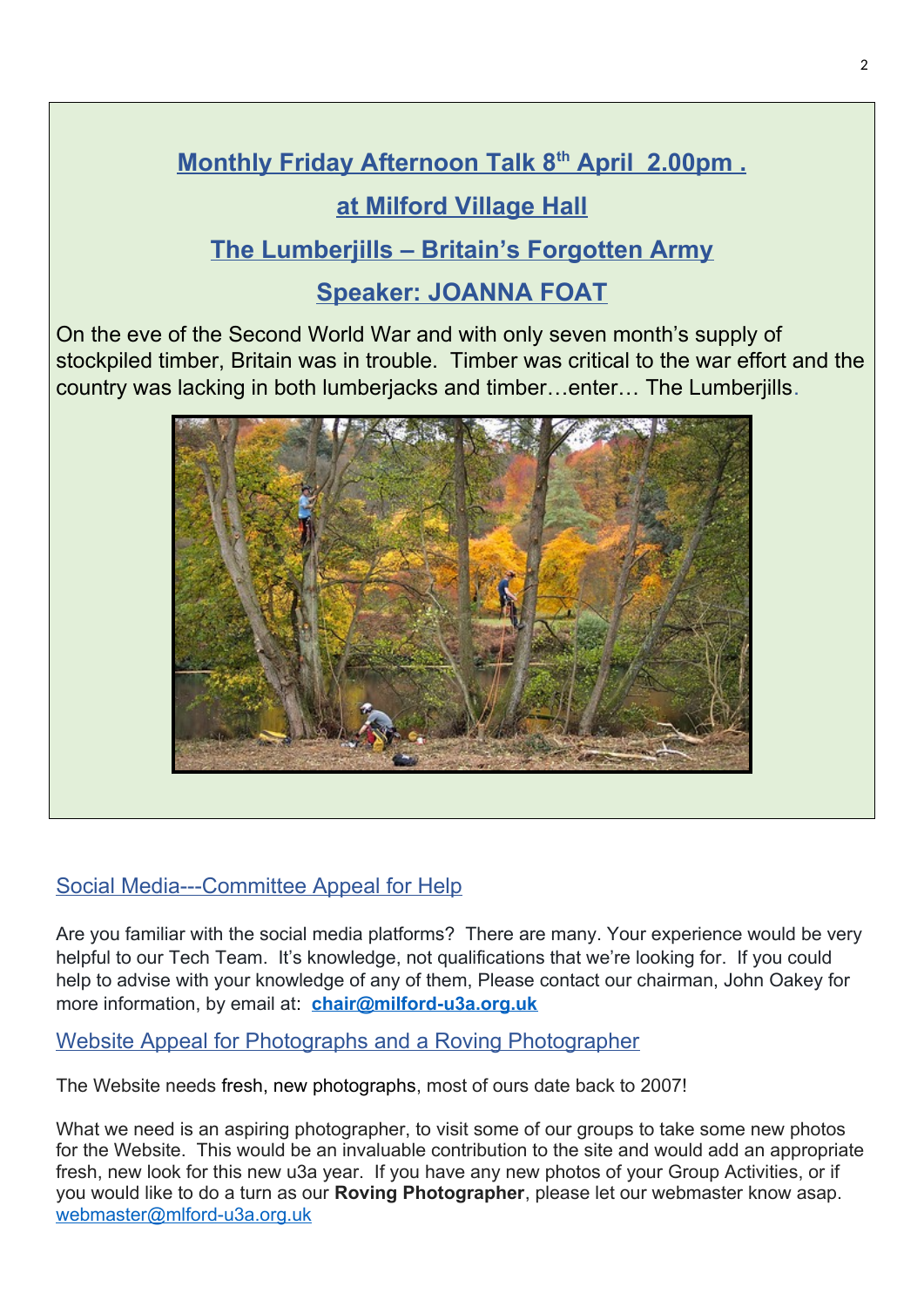#### GROUP NOTICES

Group Leaders…..Thank You!



Our Group Leaders are the core of our u3a. Thanks to them many of their members have been able to stay in contact throughout the last two plus years, in spite of lockdown and other restrictions. They have had to follow Government guidelines ensuring spacing, masks, cleaning etc, which they didn't sign up for. So Thank You Group Leaders for facing up to all the difficulties and keeping up the spirits of your Group Members.

We have received requests for more **Zoom** Group Meetings which would help members who cannot get to our venues. If anyone could offer to run a zoom group, either with a new subject, or one from a Group Leader already running a conventional group, the Committee would be happy to give hands-on Zoom help, advice, and guidance if it's needed. The cost of a Zoom account will be borne by the Milford & District u3a.

There may also be members who would love to join your conventional groups if only they had transport to get to the venue. Could we suggest, that if this is the situation for anyone, rather than they should just give up, that they should contact you, the Leaders of their favourite groups, and ask you whether you have anyone in your group who might be able to give them a lift? With the present rise in fuel prices, of course no-one will be expected to extend the journey outside their own area. Contact Newsletter [\(pam-brown@milford-u3a.org.uk](mailto:pam-brown@milford-u3a.org.uk))

#### Two New Groups

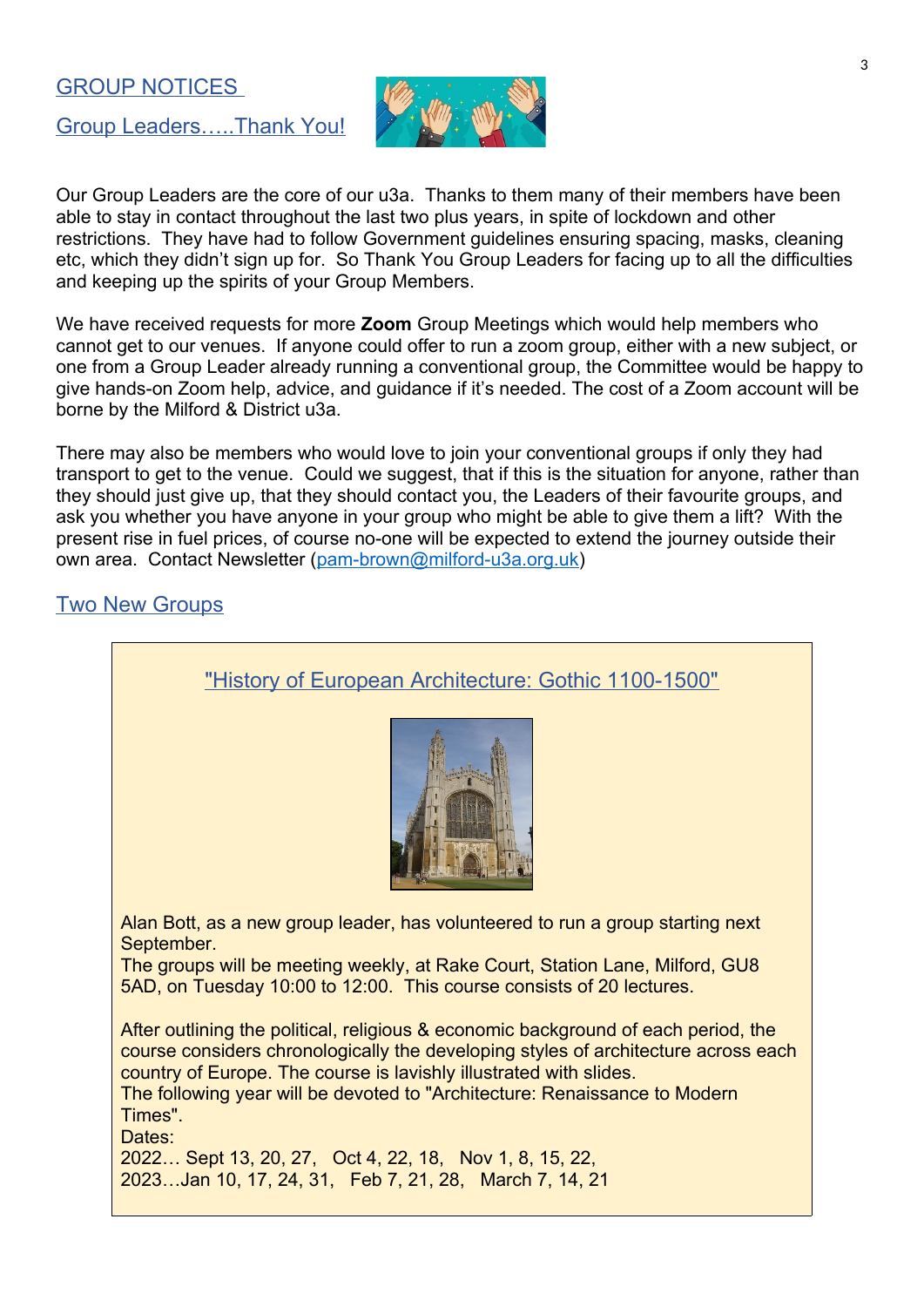Photography– This is a new group which has started and will take advantage of the better weather in the next few months, If this is an interest of yours, or if you would like to try it out and would like to arrange to meet with the other like-minded folk of this Group, send an email to this newsletter[.pam-brown@milford-u3a.org.uk](./pam-brown@milford-u3a.org.uk%20) (temporary contact).



#### Potential New Groups

Preparation for the next Milford u3a Programme will begin this month. If we do not have a volunteer to lead a group, it will not be on the programme and will not be visible to attract new group members. To be a leader is to be the contact between your Group and your local u3a Committee. You will have a u3a email address so that enquiries from potential new members will not be through your own email address. You will be welcome to contact the Branch committee members for any help or information you need.

Leaders will need to come forward in April for entry into the new Programme for 2022/3

BoulesThis is an excellent outdoor game that can run during the spring, summer, autumn and winter too, weather permitting, and so it could begin now. The venue for this Group is a beautiful open space at Milford, with lovely trees and free parking. This is a game, suitable for all ages – no running required. Rules, Equipment and advice will be available. Contact needed for the Programme in April. Contact: David Murrell: programme@milford-u3a.org.uk.

Watts Gallery



Becoming an active member of the U3a is one way of enriching our lives through learning and socialisation, but there are other volunteering opportunities that can also help, a recent one came to light...Watts Gallery at Compton are looking for new volunteer stewards to help them in the galleries, studios and house at Watts Artist Village. This may perhaps be of interest to our History Groups. **Celia.Hodges@wattsgallery.org.uk**

> Fund Raising Afternoon With Margaret Watson, Harpist Sunday 24<sup>th</sup> April, 3.00pm At St Marks Community Centre, Godalming Tickets £5.00 All proceeds to St Peter and St Paul and St Marks Churches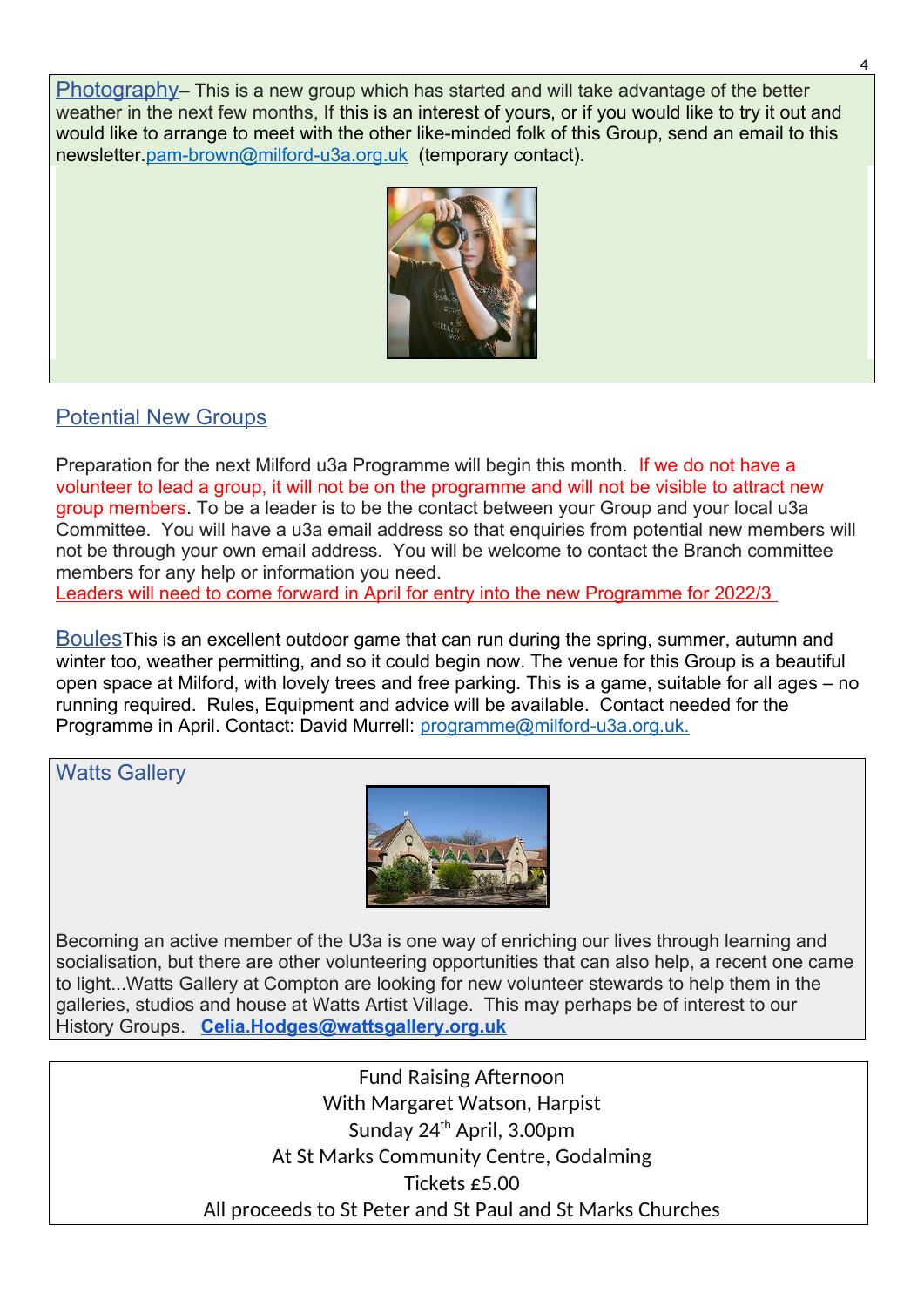### Featured Groups

### Monday and Wednesday Table Tennis Groups



## Table Tennis

Have you played table tennis in the past and thought about taking it up again? If so, we'd be delighted if you would like to come along and join in. We play doubles with an element of competitiveness, rotating as much as possible so that everyone gets as many games as they want. We also have coffee & biscuits and generally time for a chat! So, all in all, a good way to start the week! Here are the details:

*When*: Every Monday morning from 9.30 till 11.30/12 pm

*Where*: St Mark's Community Centre, Franklyn Road, Milford GU7 2LD

*Contact*: Lloyd Dingle – lloydbdingle@outlook.com





All contributions to the Newsletter gratefully received, For example: Group news: What difference has Covid made to you and your group? Group member's photographs, successes, funny or calamitous happenings. Your plans for our next u3a year etc. The closing date for contributions for the May Issue is Tuesday 26<sup>th</sup> April 2022.

[\(pam-brown@milford-u3a.org.uk\)](../../../../C:/Users/User/Documents/Milford%20u3a%20Newsletter/(pam-brown@milford-u3a.org.uk))